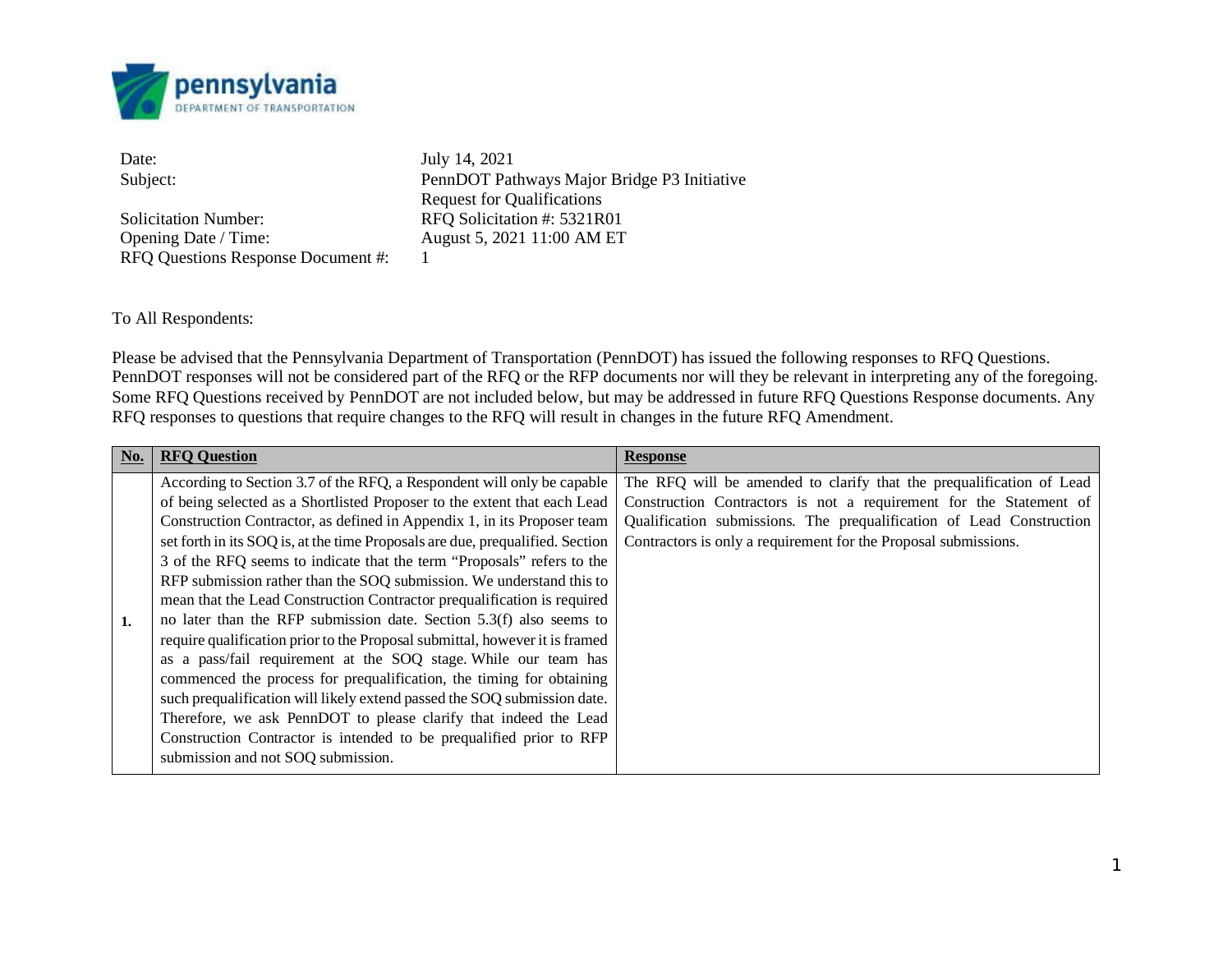

| Date:                              | July 14, 2021                               |
|------------------------------------|---------------------------------------------|
| Subject:                           | PennDOT Pathways Major Bridge P3 Initiative |
|                                    | Request for Qualifications                  |
| <b>Solicitation Number:</b>        | RFO Solicitation #: 5321R01                 |
| Opening Date / Time:               | August 5, 2021 11:00 AM ET                  |
| RFQ Questions Response Document #: |                                             |

| No. | <b>RFQ Question</b>                                                                                                                                                                                                                                                                                                                                                                                                                                                                                                                                                                                                                                                                                                                                   | <b>Response</b>                                                                                                                                                                                                                                                     |
|-----|-------------------------------------------------------------------------------------------------------------------------------------------------------------------------------------------------------------------------------------------------------------------------------------------------------------------------------------------------------------------------------------------------------------------------------------------------------------------------------------------------------------------------------------------------------------------------------------------------------------------------------------------------------------------------------------------------------------------------------------------------------|---------------------------------------------------------------------------------------------------------------------------------------------------------------------------------------------------------------------------------------------------------------------|
| 2.  | Section 5.4.3 delineates criteria in which the Project Development<br>Understanding and Approach will be scored. However, there is no<br>associated prompt for the project development understanding and<br>approach in Appendix 2 SOQ Submittal Requirements. Please clarify<br>where in the Part B Technical Information we should discuss the six<br>items (a-f) in Section 5.4.3 as it does not seem to fit with any Form G<br>nor Appendix 2 2.18 Additional Information which request past<br>performance information not understanding of and approach to this<br>project.                                                                                                                                                                     | The RFQ will be amended to include the required location within Volume<br>2 for the Project Development Understanding and Approach and to indicate<br>that the page limit for this section will be 5 pages.                                                         |
| 3.  | Section 2.3.1 states: "The PDA will set forth, among other things, the<br>following: Requirements and constraints relating to the Lead<br>Engineering Firm;" Respondent kindly requests that such requirements<br>be included as part of the RFQ, to ensure that PennDOT requirements<br>are met.<br>Considering the SOQ deadline and the ongoing professional services<br>agreements by PennDOT with multiple firms performing work on the<br>nine bridges, and those currently pursuing the P3 PM, we request that<br>consideration be given to remove the requirement for the Lead<br>Engineering Firm to have capacity to perform the design in its entirety.<br>This allows a broader pool of available consultants required for the<br>project. | The RFQ will be amended to remove the provision from 2.3.1.<br>The Lead Engineering Firm is not responsible for performing the design on<br>all nine bridges in its entirety but will be primarily responsible for<br>overseeing the design for the entire Project. |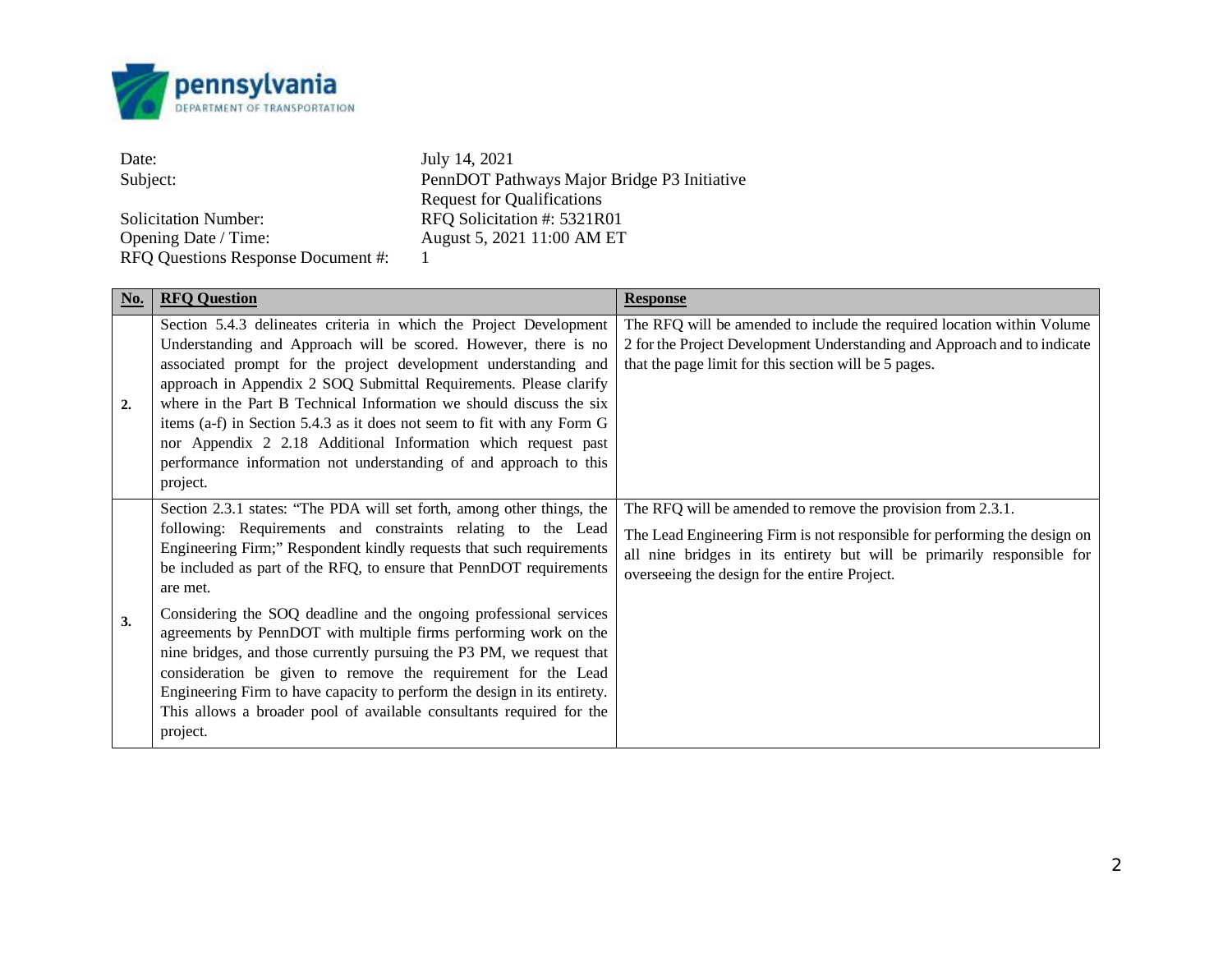

Date: July 14, 2021<br>Subject: PennDOT Pat PennDOT Pathways Major Bridge P3 Initiative Request for Qualifications Solicitation Number:<br>
Opening Date / Time: RFQ Solicitation #: 5321R01<br>
August 5, 2021 11:00 AM ET August 5, 2021 11:00 AM ET RFQ Questions Response Document #: 1

| No. | <b>RFQ Question</b>                                                                                                                                                                                                                                                                                                                                                                                                                                                                                                                                                                                                                                                                                                       | <b>Response</b>                                                                                                                                                                                                                                                                                        |
|-----|---------------------------------------------------------------------------------------------------------------------------------------------------------------------------------------------------------------------------------------------------------------------------------------------------------------------------------------------------------------------------------------------------------------------------------------------------------------------------------------------------------------------------------------------------------------------------------------------------------------------------------------------------------------------------------------------------------------------------|--------------------------------------------------------------------------------------------------------------------------------------------------------------------------------------------------------------------------------------------------------------------------------------------------------|
| 4.  | Many of the consulting/engineering firms that have the technical<br>experience and capacity to meet and/or exceed the Department's<br>expectations in respect of the requirements listed in Section 5.4.1(c) of<br>the RFQ are teamed, submitted bids, and are currently waiting on the<br>Department's selection of a consultant firm for "Project Management<br>Services for the Pathways Major Bridges Initiative." Since the<br>Department's selection of this consultant firm is not expected until at<br>least 7/14/2021 (per ECMS agreement No. E05081), these firms are not<br>willing to engage with Respondent teams until after this date in order to<br>preclude any real or perceived conflicts of interest. | Selection of the consultant firm for "Project Management Services for the<br>Pathways Major Bridges Initiative" is not expected to occur before 7/14/21.<br>For any specific concerns regarding conflicts of interest, please submit a<br>written request in accordance with Section 6.3.4 of the RFQ. |
|     | We kindly request that PennDOT makes every effort to select the P3 PM<br>and make conflict determinations ahead of July 14 so as to afford the<br>Respondents sufficient time to include available firms to their teams.                                                                                                                                                                                                                                                                                                                                                                                                                                                                                                  |                                                                                                                                                                                                                                                                                                        |
| 5.  | "PennDOT responses will not be considered part of this RFQ or the RFP<br>documents nor will they be relevant in interpreting any of the foregoing.<br>By submitting SOQs, Respondents acknowledge and agree that any<br>responses made by PennDOT shall not be binding upon PennDOT unless<br>reflected in an Addendum to this RFQ"                                                                                                                                                                                                                                                                                                                                                                                       | There will be no change to the RFQ. Any RFQ responses to questions that<br>require changes to the RFQ will result in changes in the RFQ Amendment.                                                                                                                                                     |
|     | Because Respondents will rely on PennDOT's responses to RFQ<br>Questions, Respondent kindly requests that RFQ responses be<br>considered part of the RFQ and/or the RFP documents (as applicable)<br>and be relevant in interpreting such documents.                                                                                                                                                                                                                                                                                                                                                                                                                                                                      |                                                                                                                                                                                                                                                                                                        |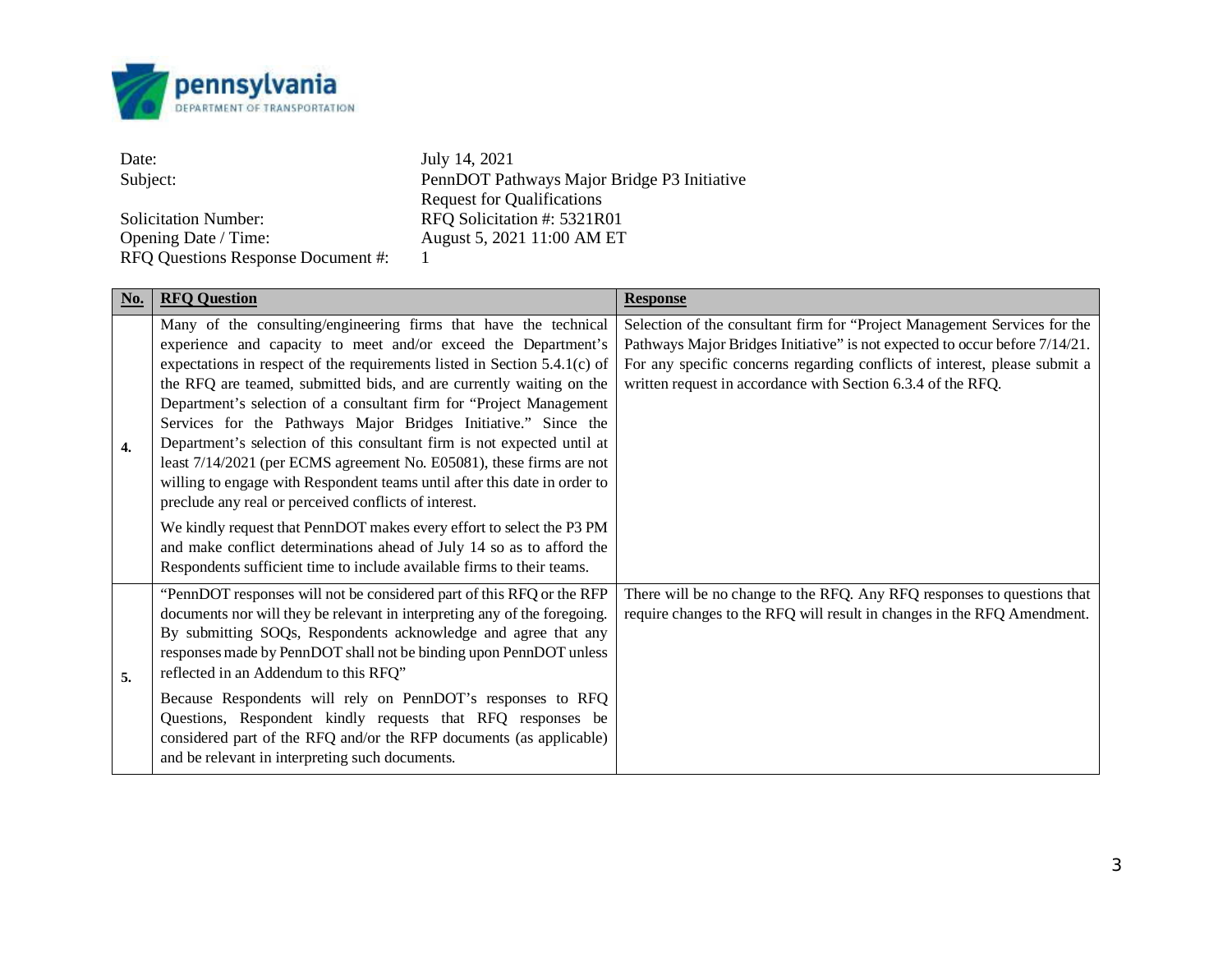

| Date:                              | July 14, 2021                               |
|------------------------------------|---------------------------------------------|
| Subject:                           | PennDOT Pathways Major Bridge P3 Initiative |
|                                    | <b>Request for Qualifications</b>           |
| <b>Solicitation Number:</b>        | RFO Solicitation #: 5321R01                 |
| Opening Date / Time:               | August 5, 2021 11:00 AM ET                  |
| RFQ Questions Response Document #: |                                             |

| No. | <b>RFQ Question</b>                                                                                                                                                                                                                                                                                                                                                                                                                                                                                                                                                                                                                                                                   | <b>Response</b>                                                                                                                                                                                                                                                                       |
|-----|---------------------------------------------------------------------------------------------------------------------------------------------------------------------------------------------------------------------------------------------------------------------------------------------------------------------------------------------------------------------------------------------------------------------------------------------------------------------------------------------------------------------------------------------------------------------------------------------------------------------------------------------------------------------------------------|---------------------------------------------------------------------------------------------------------------------------------------------------------------------------------------------------------------------------------------------------------------------------------------|
| 6.  | Please confirm that the Lead Construction Contractor must be<br>prequalified by the RFP Proposal due date not the SOQ due date.<br>Section 3.7 and 5.3 (f) of the RFQ refer to "Proposal" but the<br>capitalized term is not defined, since the reference is to "Proposal" not<br>"SOQ" we presume prequalification is not required by August 5, 2021.                                                                                                                                                                                                                                                                                                                                | The RFQ will be amended to clarify that the prequalification of Lead<br>Construction Contractors is not a requirement for the Statement of<br>Qualification submissions. The prequalification of Lead Construction<br>Contractors is only a requirement for the Proposal submissions. |
| 7.  | Section 4.1.3 of the RFQ places an overall page limitation on the entire<br>SOQ without any documents or sections being exempt from this<br>requirement. Forms that are of an administrative nature, financial<br>disclosures and legal disclosures are often exempt from page limitations<br>as the number of pages for these items can vary widely depending on the<br>makeup of the consortium and/or the amount of information from<br>particular firms. Can PennDOT confirm that the overall page limitation<br>only applies to Volume 2-Technical and that it applies neither to Volume<br>1-Administration nor Volume 3-Financial?                                             | The RFQ will be amended to delete the overall page limit of 80 pages.                                                                                                                                                                                                                 |
| 8.  | There appears to be a discrepancy between Section 5.4.1 and the<br>instructions on Forms G-2, G-3, G-4 and G-5 regarding the number of<br>projects to include on each of those forms. For example, Section 5.4.1<br>(b) states that "The Respondent must comply with the requirement to list<br>all projects that meet the threshold requirements stated on Form G-2."<br>While instruction (b) on form G-2 (Technical Qualifications-<br>Construction) starts by instructing Respondents to "List no more than<br>five projects" Can PennDOT confirm that it is their intent to limit the<br>number of projects on each of these forms to 5 and modify Section 5.4.1<br>accordingly? | The RFQ will be amended to clarify the intent to limit the number of<br>projects for certain categories. The project limits indicated in Forms G-2,<br>G-3, G-4, and G-5 are correct and will also be included in the revised<br>relevant sub-sections of 5.4.1.                      |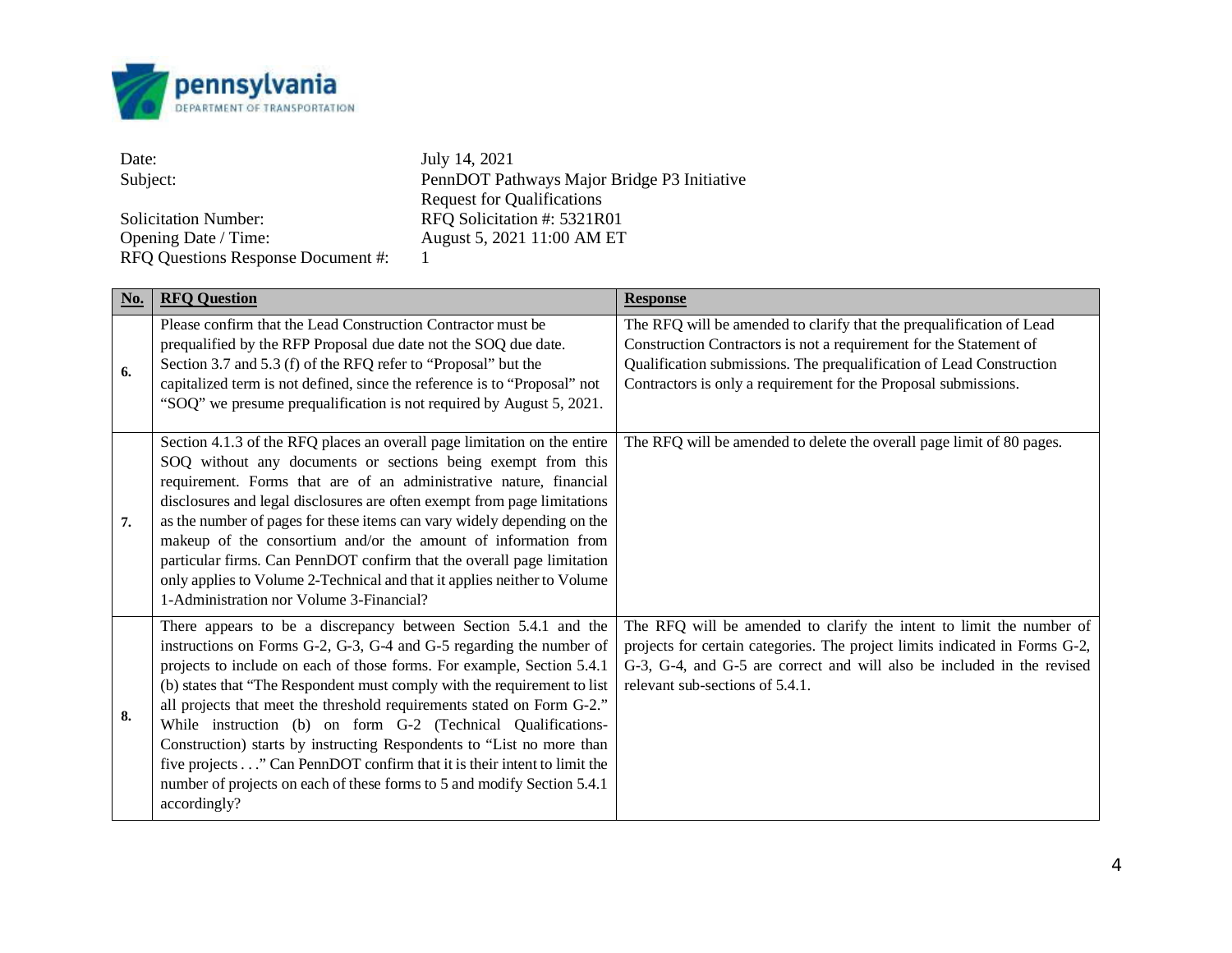

| Date:                              | July 14, 2021                               |
|------------------------------------|---------------------------------------------|
| Subject:                           | PennDOT Pathways Major Bridge P3 Initiative |
|                                    | <b>Request for Qualifications</b>           |
| <b>Solicitation Number:</b>        | RFO Solicitation #: 5321R01                 |
| Opening Date / Time:               | August 5, 2021 11:00 AM ET                  |
| RFQ Questions Response Document #: |                                             |

| $\underline{\mathrm{No}}$ . | <b>RFQ Question</b>                                                                                                                                                                                                                                                                                                                                                                                                                                                                                                                                                                                                                                         | <b>Response</b>                                                                                                            |
|-----------------------------|-------------------------------------------------------------------------------------------------------------------------------------------------------------------------------------------------------------------------------------------------------------------------------------------------------------------------------------------------------------------------------------------------------------------------------------------------------------------------------------------------------------------------------------------------------------------------------------------------------------------------------------------------------------|----------------------------------------------------------------------------------------------------------------------------|
| 9.                          | Section 5.5 of the RFQ states "Except as otherwise expressly required,<br>information pertaining to Affiliates of any person or entity identified in<br>this RFQ shall be excluded." However, Forms G-4 and H-1 allow<br>Respondents to present experience of affiliates if a direct or indirect<br>common parent entity is a Financially Responsible Party. Can PennDOT<br>confirm that it is acceptable to use the experience of affiliates in these<br>forms and modify Section 5.5 of the RFQ to read: "Except as otherwise<br>expressly permitted or required, information pertaining to Affiliates of<br>any person or entity identified in this RFQ" | The RFQ Forms will be amended to not permit experience of Affiliates.                                                      |
| 10.                         | In main table listed on page Appendix 2-6, it is stated that the QAM must<br>be an "Employee of an Independent Quality Firm" but on page Appendix<br>2-7 it is stated that "For avoidance of doubt, an Independent Quality Firm<br>may, but need not, employ the QAM."<br>Can the Department please clarify which entity or entities shall employ<br>the QAM?                                                                                                                                                                                                                                                                                               | The RFQ will be amended to clarify that the QAM must be an Employee of<br>an Independent Quality Firm.                     |
| 11.                         | Upon selection of the Development Entity, PennDOT anticipates<br>entering into the PDA with the Equity Member(s) of the Development<br>Entity for the development of all Project bridges (see § 1.3, 2.3 and 2.6.5)<br>of the RFQ). However, Section 2.6.2 seems to imply that the<br>Development Entity will be responsible for the performance of the Pre-<br>Development Work.<br>Please clarify whether the PDA will be entered into with the Equity<br>Member(s) or the Development Entity.                                                                                                                                                            | The RFQ will be amended to clarify the role of the Equity Members with<br>respect to the PDA and the Pre-Development Work. |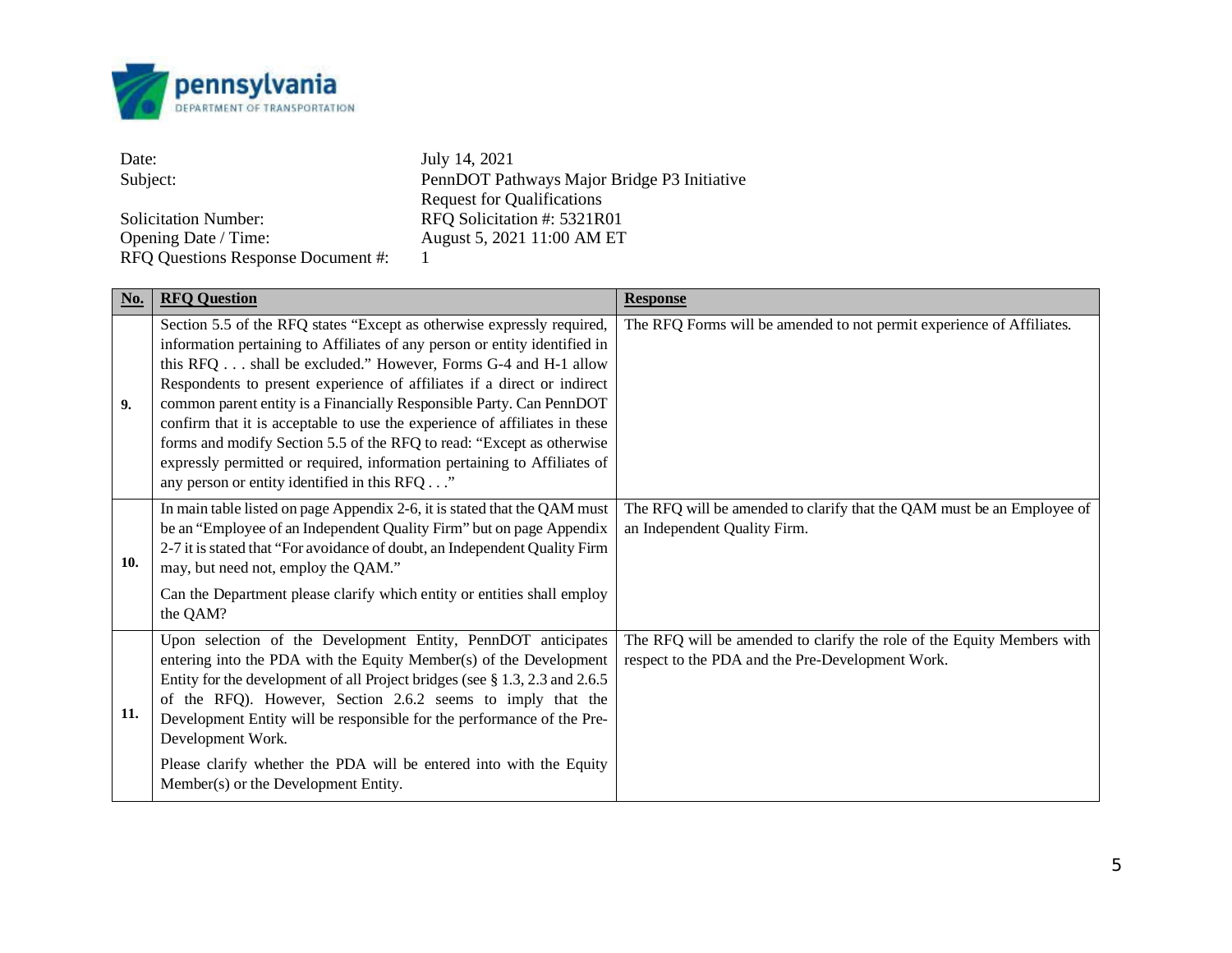

| Date:                              | July 14, 2021                               |
|------------------------------------|---------------------------------------------|
| Subject:                           | PennDOT Pathways Major Bridge P3 Initiative |
|                                    | <b>Request for Qualifications</b>           |
| <b>Solicitation Number:</b>        | RFO Solicitation #: 5321R01                 |
| Opening Date / Time:               | August 5, 2021 11:00 AM ET                  |
| RFQ Questions Response Document #: |                                             |

| <b>No.</b> | <b>RFO Question</b>                                                                                                                                                                                                                                                                                                                                                                                                                                                                                                                                                                                                                                          | <b>Response</b>                                                                                                                                                                                                         |
|------------|--------------------------------------------------------------------------------------------------------------------------------------------------------------------------------------------------------------------------------------------------------------------------------------------------------------------------------------------------------------------------------------------------------------------------------------------------------------------------------------------------------------------------------------------------------------------------------------------------------------------------------------------------------------|-------------------------------------------------------------------------------------------------------------------------------------------------------------------------------------------------------------------------|
|            | Section 1.2 of the RFQ states that "[PennDOT anticipates] entering into<br>one or more Project Agreements with the Development Entity itself for<br>each Package within the Project". Similarly, Section 2.6.5 seems also to<br>infer that the same Development Entity will be responsible for the<br>design, construct, finance and maintenance of all Packages.                                                                                                                                                                                                                                                                                            | The RFQ will be amended to clarify that PennDOT anticipates more than<br>one Development Entity to deliver each Package.                                                                                                |
| 12.        | Respondent kindly notes that having the same legal entity (i.e. the<br>Development Entity) as party to all the Project Agreements may raise<br>some bankability issues. In this regard, Respondent will welcome other<br>corporate structures that are more customary in the P3 and project<br>finance industries such as, for example, the possibility of having separate<br>special purpose vehicles ultimately owned by the Development Entity or<br>the Equity Member(s) for each Project Agreement.                                                                                                                                                     |                                                                                                                                                                                                                         |
| 13.        | Can you please provide more information regarding the process for<br>prequalification that is cited in the RFQ, including any points of contact<br>that can assist with this process?                                                                                                                                                                                                                                                                                                                                                                                                                                                                        | PennDOT's Prequalification Office can be contacted at either (717) 787-<br>3733 or (717) 787-7032. More information is also provided at<br>https://www.dot.state.pa.us/public/PubsForms/Publications/Pub%20637.p<br>df. |
| 14.        | As per the instructions included in Form B-1, each Major Team Member<br>is required to submit a copy of Form B (Information Regarding Major<br>Team Members). The definition of "Major Team Member" does not<br>include any entity acting as a Financially Responsible Party with respect<br>to an Equity Member or the Lead Construction Contractor. However,<br>one of the roles listed in such Form B for a Major Team Member includes<br>the Financially Responsible Party. Please confirm that any designated<br>Financially Responsible Party is not required to submit a copy of Form<br>B to the extent such entity is not also a Major Team Member. | The RFQ will be amended to clarify that any designated Financially<br>Responsible Party is not required to submit a copy of Form B to the extent<br>such entity is not also a Major Team Member.                        |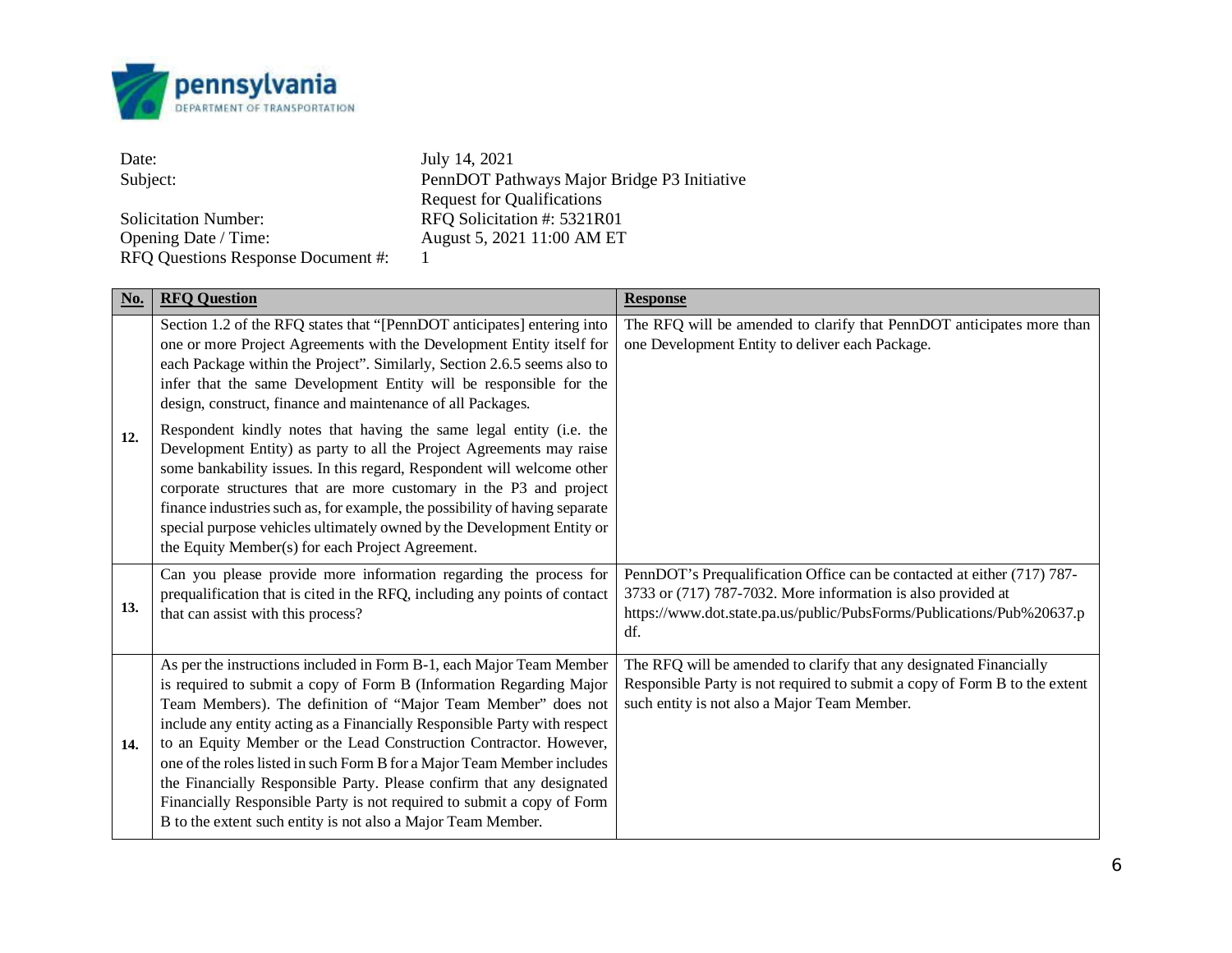

| Date:                              | July 14, 2021                               |
|------------------------------------|---------------------------------------------|
| Subject:                           | PennDOT Pathways Major Bridge P3 Initiative |
|                                    | <b>Request for Qualifications</b>           |
| <b>Solicitation Number:</b>        | RFO Solicitation #: 5321R01                 |
| Opening Date / Time:               | August 5, 2021 11:00 AM ET                  |
| RFQ Questions Response Document #: |                                             |

| No. | <b>RFQ Question</b>                                                                                                                                                                                                                                                                                                                                                                                                                      | <b>Response</b>                                                                                                                                                                                                                                                                                                                                                                                                                       |
|-----|------------------------------------------------------------------------------------------------------------------------------------------------------------------------------------------------------------------------------------------------------------------------------------------------------------------------------------------------------------------------------------------------------------------------------------------|---------------------------------------------------------------------------------------------------------------------------------------------------------------------------------------------------------------------------------------------------------------------------------------------------------------------------------------------------------------------------------------------------------------------------------------|
| 15. | Form C of the RFQ requires the disclosure of information related to<br>Affiliates as defined therein. Respondent assumes that the information<br>requested is limited to presently existing entities which are affiliates of<br>the Respondent team members as of the SOQ's due date and does not<br>include former affiliates in existence during the relevant time frame<br>stated in each of the questions in Form C. Please confirm. | The RFQ will be amended to clarify that the Affiliate information is<br>limited to presently existing entities.                                                                                                                                                                                                                                                                                                                       |
| 16. | Do we need to request access to the Project Portal in order to submit<br>RFQ Questions or to receive responses to those question?                                                                                                                                                                                                                                                                                                        | No, access to the Project Portal is not required to submit RFQ Questions<br>or receive answers. As detailed in the RFQ, questions about the RFQ shall<br>be submitted on Form $E - RFQ$ Questions in English (in Microsoft<br>Word®) via email to the Issuing Office at the email address RA-<br>PDP3MAJORBRIDGES@pa.gov. Any written responses from PennDOT<br>will be delivered to all Respondents via posting to the eMarketplace. |
| 17. | The RFQ states that "SOQ shall not exceed 80 pages in whole". Could<br>you please confirm if Resumes, Forms (Form A, Form B, Form C, Form<br>D, Form F-1, Form F-2, Form G-1, Form G-2, Form G-3, Form G-4,<br>Form G-5, Form G-6, Form G-7, Form H-1, Form H-2, Form H-3, and<br>Form H-4), and attachments are excluded from the 80 page limit?                                                                                        | The RFQ will be amended to delete the overall page limit of 80 pages.                                                                                                                                                                                                                                                                                                                                                                 |
| 18. | "5.4.3 Respondent's Project Development Understanding<br>and<br>Approach" is assigned 100 points in the evaluation process, but it is not<br>in the SOQ 4. Content and Submittal Requirements. Could you please<br>confirm that there should be a section or subsection of "Respondent's<br>Project Development Understanding and Approach" added in the SOQ?                                                                            | The RFQ will be amended to include the required location within Volume<br>2 for the Project Development Understanding and Approach and to<br>indicate that the page limit for this section will be 5 pages.                                                                                                                                                                                                                           |